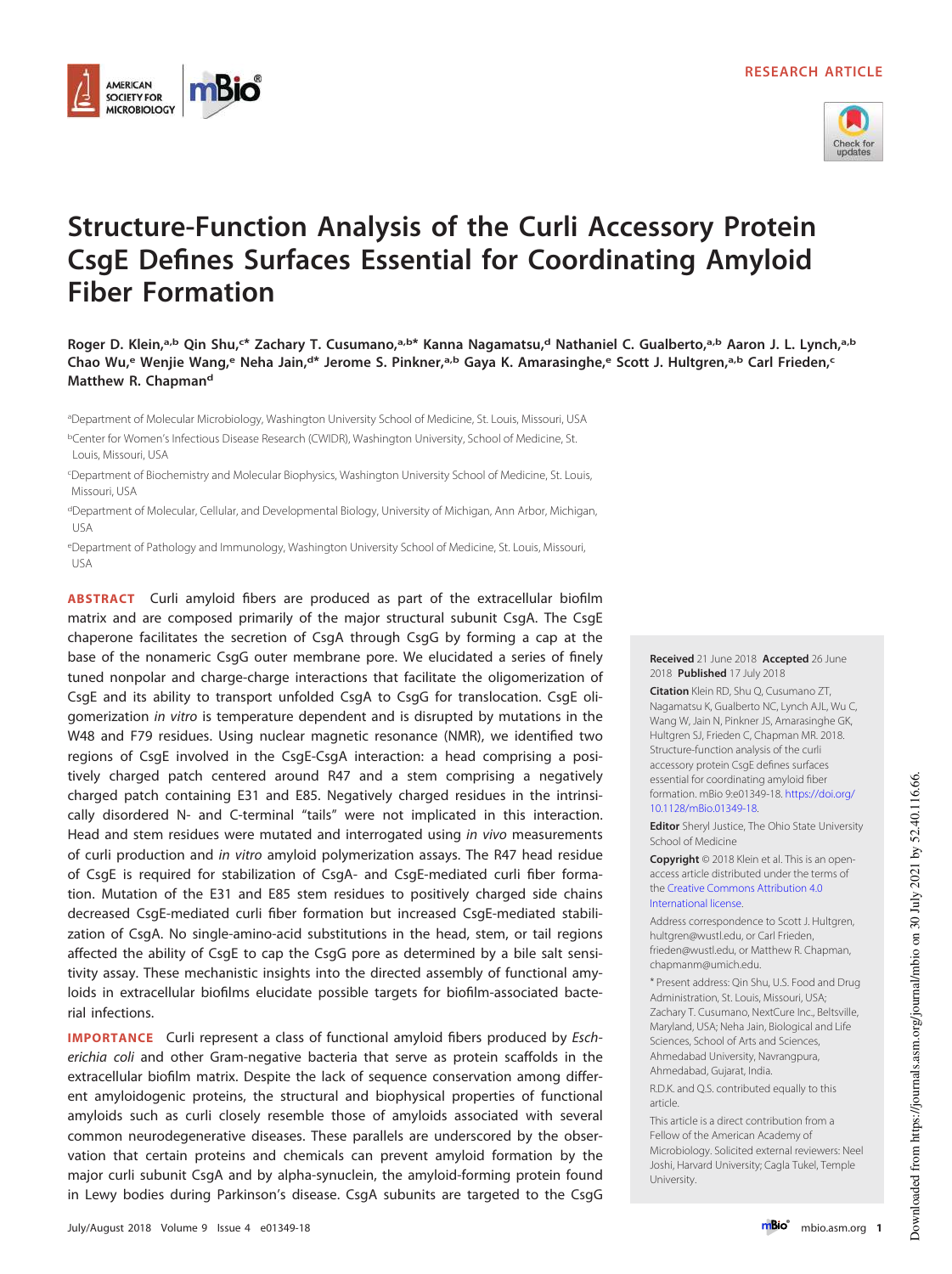outer membrane pore by CsgE prior to secretion and assembly into fibers. Here, we use biophysical, biochemical, and genetic approaches to elucidate a mechanistic understanding of CsgE function in curli biogenesis.

**KEYWORDS** Escherichia coli, functional amyloid, nucleation-precipitation, bioassembly, biofilms, curli, extracellular matrix, nuclear magnetic resonance

**B** acterial biofilms are a major virulence factor in many infections, including indwell-<br>Ding venous catheter sepsis, prosthetic-valve infective endocarditis, and Foley acterial biofilms are a major virulence factor in many infections, including indwellcatheter-associated urinary tract infections (CAUTIs) [\(1](#page-13-0)[–](#page-13-1)[3\)](#page-13-2). Biofilm bacteria assemble an extracellular matrix that helps protect bacteria from environmental stressors, including desiccation, oxidative damage, and shear stress [\(4,](#page-13-3) [5\)](#page-13-4). Common components of the biofilm extracellular matrix are amyloids, a class of proteins that form SDS-insoluble fibrils 4 to 7 nm thick with a characteristic cross  $\beta$ -strand architecture that provides structural integrity to the fibrils [\(6,](#page-13-5) [7\)](#page-13-6). In contrast to pathogenic amyloids, such as amyloid beta (A $\beta$ ) in Alzheimer's disease and  $\alpha$ -synuclein in Parkinson's disease, these functional amyloids are produced as the result of highly coordinated biosynthetic processes [\(8\)](#page-13-7). Curli are among the best-studied functional amyloids and are an integral part of the biofilm extracellular matrix produced by Salmonella, Enterobacteriaceae, and Escherichia coli [\(9\)](#page-13-8). Solid-state nuclear magnetic resonance (NMR) studies have found that curli account for 85% of the total biofilm extracellular matrix, with polysaccharides constituting a majority of the remaining 15% [\(10\)](#page-13-9). In addition to their structural role in maintaining the biofilm architecture, curli fibers regulate inflammatory and immune responses in the gut, in part by decreasing the permeability of tight junctions in the intestinal epithelium [\(11,](#page-13-10) [12\)](#page-13-11). Additionally, curli fibers can be engineered to scaffold a variety of functional biomolecules, with applications ranging from the delivery of self-sustaining therapeutics to environmental bioremediation [\(13](#page-13-12)[–](#page-13-13)[15\)](#page-13-14).

The proteins involved in the structure and biogenesis of curli fibers are encoded by two divergently transcribed operons: csgBAC and csgDEFG [\(16\)](#page-13-15). Structurally, curli fibers are primarily composed of CsgA, a 13-kDa,  $\beta$ -rich protein [\(8,](#page-13-7) [17\)](#page-13-16). These subunits are assembled into fibers in vivo by a mechanism known as nucleation-precipitation, sometimes referred to as the type VIII secretion system (outlined in [Fig. 1A\)](#page-2-0) [\(18\)](#page-13-17). Briefly, CsgA, following translation, is translocated to the periplasm via the SecYEG complex, where it is protected from premature polymerization by the chaperone-like CsgC protein [\(19\)](#page-13-18). CsgC maintains CsgA in an amorphous,  $\beta$ -strand-deficient state to prevent toxicity to the host cell by inhibiting primary nucleation and/or elongation through a series of electrostatic interactions [\(20](#page-13-19)[–](#page-13-20)[22\)](#page-13-21). Periplasmic CsgA is then targeted to an outer membrane pore composed of nine identical CsgG subunits, each of which contributes four  $\beta$ -strands to a 36-strand transmembrane  $\beta$ -barrel and three residues to a series of rings that constrict the secretion channel diameter to 9  $\AA$ , a size consistent with the expulsion of unfolded, soluble CsgA into the extracellular space [\(23](#page-14-0)[–](#page-14-1)[25\)](#page-14-2). Once secreted, CsgA fiber formation and elongation are nucleated by CsgB on the cell surface in a CsgF-dependent manner [\(26](#page-14-3)[–](#page-14-4)[29\)](#page-14-5). Although no periplasmic CsgA is detected upon deletion of csgG, concomitant deletion of csgG and csgC results in the accumulation of CsgA aggregates in the periplasm [\(17,](#page-13-16) [19\)](#page-13-18). These findings, coupled with the absence of intrinsic CsgC proteolytic activity, suggest that CsgC helps to maintain CsgA in a protease-sensitive state [\(19\)](#page-13-18).

The accessory periplasmic protein CsgE is necessary for the transport of curli structural components through the CsgG pore [\(30\)](#page-14-6). CsgE is thought to bind unfolded CsgA in the periplasm and deliver it to CsgG, where CsgE assembles into a nonameric ring that "caps" the periplasmic vestibule of the outer membrane pore [\(23,](#page-14-0) [31\)](#page-14-7). Identification of CsgE's putative role as a gating and specificity factor for the CsgG pore is based on direct biochemical and biological evidence. Coimmunoprecipitation studies have demonstrated a stable physical interaction between CsgE and CsgG [\(24\)](#page-14-1). In addition, a complex consisting of 9 subunits each of CsgE and CsgG has been observed using cryo-electron microscopy (cryo-EM) [\(23\)](#page-14-0). Single-channel current recordings and in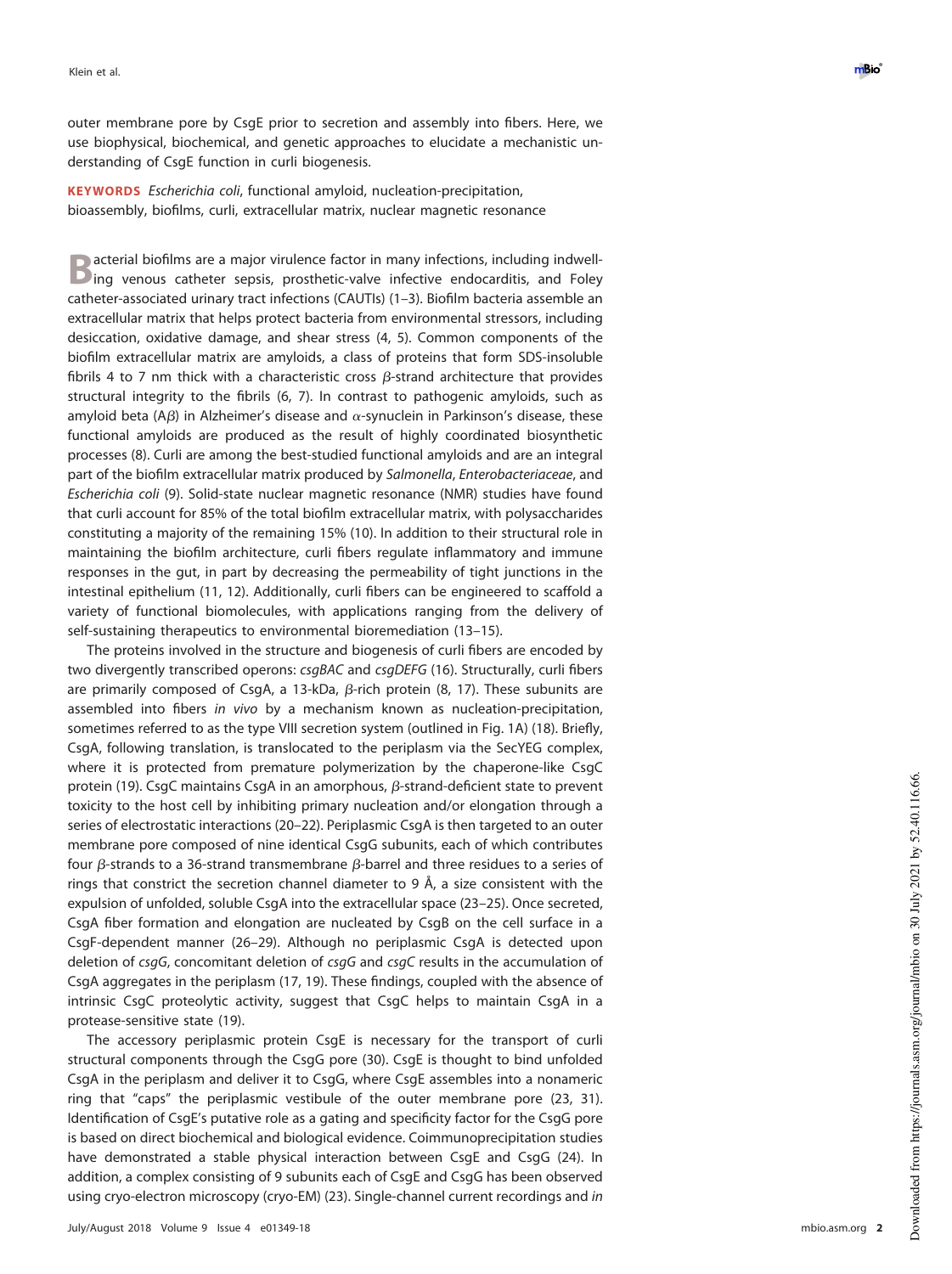

<span id="page-2-0"></span>**FIG 1** Working model for curli biogenesis. (A) Unstructured CsgA transported into the periplasmic space by the Sec translocon is maintained in a soluble, secretion-competent state by CsgC prior to delivery to the CsgG pore by the periplasmic accessory protein CsgE. Once secreted to the outer membrane, CsgA adopts an amyloid fold and is assembled into fibers by the action of CsgF and CsgB. (B) A positively charged cluster of residues (residues R43 and R47 and residues K70 and R71) define the "head" of the molecule, while negatively charged residues (E3, E5, D102, and D106) are enriched at the disordered "tail" of the molecule. (C) Primary sequence of CsgE, with positive, negative, and hydrophobic residues highlighted in blue, red, and green, respectively.

vivo toxicity assays reveal that the presence of CsgE decreases the permeability of the CsgG channel with respect to ions and small molecules in a manner dependent on the CsgE concentration [\(23\)](#page-14-0). CsgE can also differentially regulate protein translocation through the CsgG channel [\(30\)](#page-14-6). Translocation of nonnative client proteins is attenuated in the presence of CsgE, while translocation of curli proteins containing the 20-to-21 residue N-terminal CsgG localization sequence is unaffected [\(30\)](#page-14-6). Direct biochemical evidence for a CsgE-CsgA interaction has not been previously reported, although CsgE can delay CsgA amyloid formation in vitro, suggesting an interaction between CsgE and CsgA [\(30\)](#page-14-6).

CsgE contains intrinsically disordered regions (IDRs) and readily forms oligomers and high-molecular-weight aggregates, making the atomic-resolution structure of wild-type (WT) CsgE challenging to obtain [\(32\)](#page-14-8). However, the structure of the CsgE W48A/F79A mutant has been determined (Biological Magnetic Resonance Data Bank accession number 25927) [\(Fig. 1B](#page-2-0) and [C\)](#page-2-0) [\(33\)](#page-14-9). CsgE W48A/F79A is functional in curli biogenesis in vivo and behaves similarly to WT CsgE in in vitro amyloid polymerization assays. Thus, the structure of CsgE W48A/F79A provides insight into surface-exposed residues that mediate interactions with CsgA, CsgG, and itself during homo-oligomerization [\(33\)](#page-14-9). Examination of the electrostatic surfaces on CsgE revealed three regions of concentrated charge: (i) a positively charged "head," including R47, K70, and R71; (ii) a negatively charged "stem," including E31, D33, and E85; and (iii) a negatively charged "tail," including E3, E5, D102, D106, and E107 in the N- and C-terminal IDRs [\(Fig. 1B\)](#page-2-0). When the CsgE NMR structure was fitted into a low-resolution cryo-EM density map, two possible CsgE orientations were observed: one in which the disordered tails coalesced in the center of the disc and one in which the positively charged heads formed the center [\(33\)](#page-14-9).

In this study, we utilized solution-state NMR and mutagenesis approaches to elucidate the molecular basis of the CsgE-CsgA, CsgE-CsgG, and CsgE-CsgE interactions.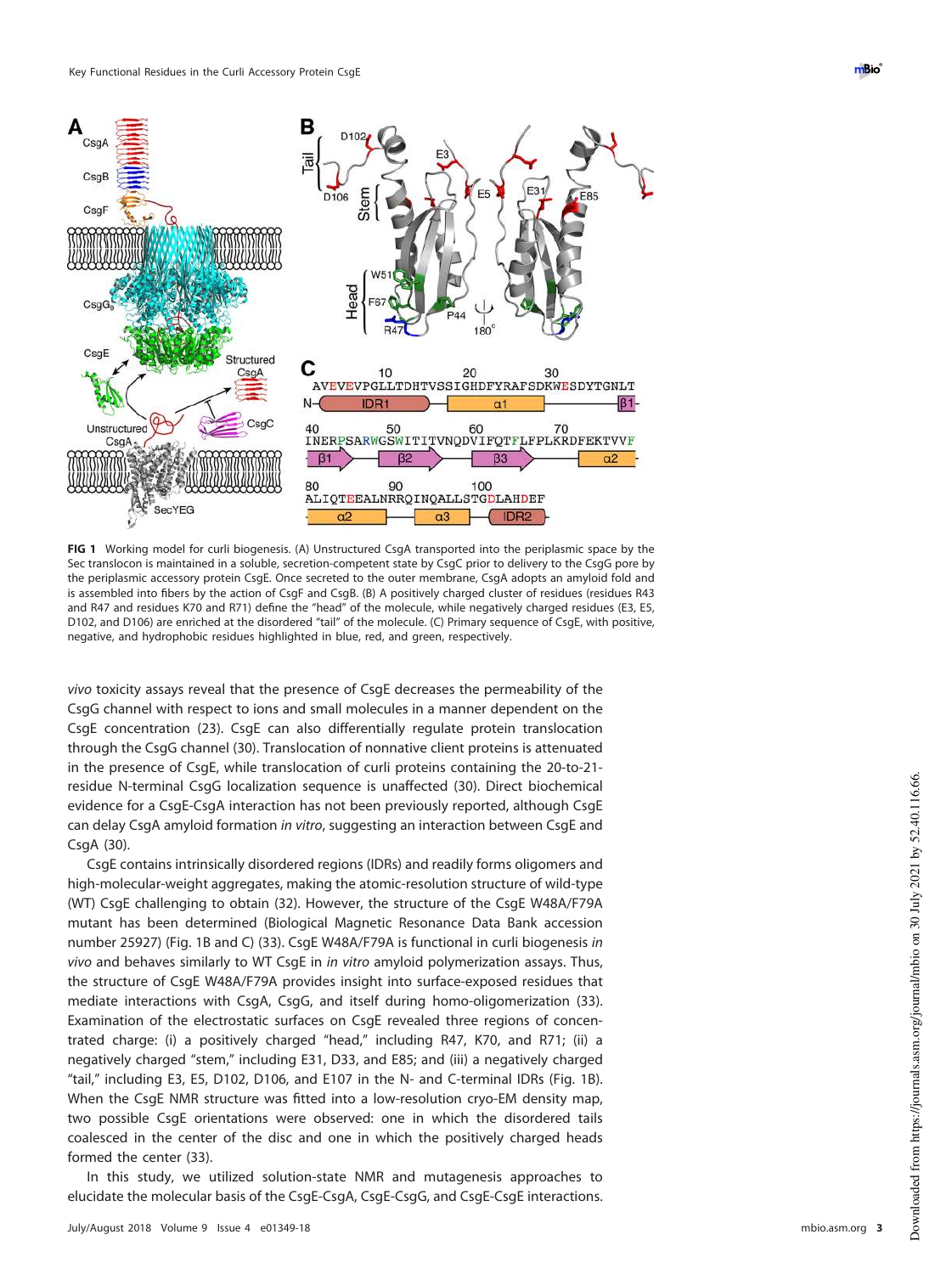We found that the R47 residue at the head of CsgE mediates an indispensable charge-charge interaction with CsgA that is abrogated upon mutation. Conversely, mutations at the stem of CsgE augment the CsgE-CsgA interaction but decrease the efficiency of curli assembly in vivo. We also found that the CsgE-CsgA interaction is impervious to disruption by mutations in the head, stem, or tail residues of CsgE. Finally, we observed a temperature dependence of CsgE oligomerization that can be altered by mutations to residues W48 and F79.

# **RESULTS**

**NMR chemical shift perturbations (CSP) reveal key residues in the CsgE-CsgA interaction.** To identify residues responsible for mediating the CsgE-CsgA interaction [\(Fig. 1A\)](#page-2-0), we examined the NMR chemical shift perturbation of all assigned CsgE W48A/F79A peaks in the presence and absence of CsgA. We identified 11 residues (E31, S32, D33, Y34, S45, A46, R47, W48, R71, E85, and L88) that exhibited a greater-than-2 fold-higher chemical shift perturbation than average, suggesting that these residues are involved in the CsgE-CsgA interaction [\(Fig. 2A](#page-4-0) to [C\)](#page-4-0). The four residues with the greatest chemical shifts cluster into two solvent-exposed and oppositely charged patches on CsgE [\(Fig. 2D\)](#page-4-0). Residues R47 and R71 are located in the  $\beta_1$ - $\beta_2$  and  $\beta_3$ - $\alpha_2$ loops at the "head" of CsgE, coalescing to form a patch of positive charge [\(33\)](#page-14-9). Conversely, residues E31 and E85 contribute to a negatively charged patch at the "stem" of CsgE near the intrinsically disordered tails. A global comparison of the spectra in the presence and absence of CsgA demonstrates a high degree of overlap, suggesting that the backbone amides of <sup>15</sup>N-labeled CsgE W48A/F79A are not perturbed upon addition of CsgA [\(Fig. 3\)](#page-5-0).

To verify that the observed chemical shifts were not an artifact unique to the CsgE W48A/F79A protein, we also conducted chemical shift perturbation studies with WT CsgE in the presence and absence of CsgA (see Fig. S1 in the supplemental material). The two-dimensional (2D) <sup>1</sup>H-<sup>15</sup>N HSQC spectrum of WT CsgE overlapped that of CsgE W48A/F79A, allowing partial chemical shift assignment [\(33\)](#page-14-9). As with the CsgE W48A/ F79A spectrum, small perturbations in the chemical shifts were detected upon addition of CsgA that corresponded to residues E31, R71, and R47, indicating that these interactions are not unique to the monomeric double mutant.

**Functional validation of charged residues by site-directed mutagenesis.** CsgE can prevent purified CsgA from aggregating into an amyloid fiber [\(30\)](#page-14-6). To investigate the role of the positively charged head and negatively charged "stem" patches in the CsgE-CsgA interaction, we examined the effect of mutations in the head and stem residues of CsgE on polymerization of purified CsgA in vitro using the Thioflavin T (ThT) assay [\(8,](#page-13-7) [33\)](#page-14-9). Addition of recombinant WT CsgE to freshly purified CsgA at a substoichiometric ratio of 1:4 CsgE/CsgA increased the time necessary for CsgA to reach 50% of its maximal aggregation ( $T_{50}$ ) [\(Fig. 4A\)](#page-6-0). CsgE R47A was incubated with CsgA at 25°C for 48 h, and ThT fluorescence was measured in 20-min intervals. No changes in the overall thermal stability of CsgE were observed for any of the mutants (Fig. S2). We anticipated that disruption of the CsgE-CsgA interaction would shorten the observed  $T_{50}$ , and indeed, CsgE R47A was less efficient than WT CsgE in extending the lag phase of CsgA [\(Fig. 4C\)](#page-6-0). To determine if this effect was charge and residue specific, nearby nonpolar residues were also mutated to alanine, and the resultant protein was assessed for its ability to delay CsgA aggregation. CsgE W51A and CsgE F67A performed similarly to WT CsgE, and CsgE P44A prolonged the lag phase relative to WT CsgE [\(Fig. 4C\)](#page-6-0). The E31 and E85 residues in the stem of CsgE were each mutated to both an alanine and a lysine to similarly investigate the role of the stem in mediating the CsgE-CsgA interaction. CsgE E85K, E31A, and E31K all demonstrated an increased ability to extend the lag phase of CsgA [\(Fig. 4D\)](#page-6-0). Thus, the R47 head residue makes a critical chargecharge interaction with CsgA that is important for its inhibition of CsgA amyloidogenesis, while the E31 and E85 residues temper the CsgE-CsgA interaction by making the surface change of the CsgE molecule more negative.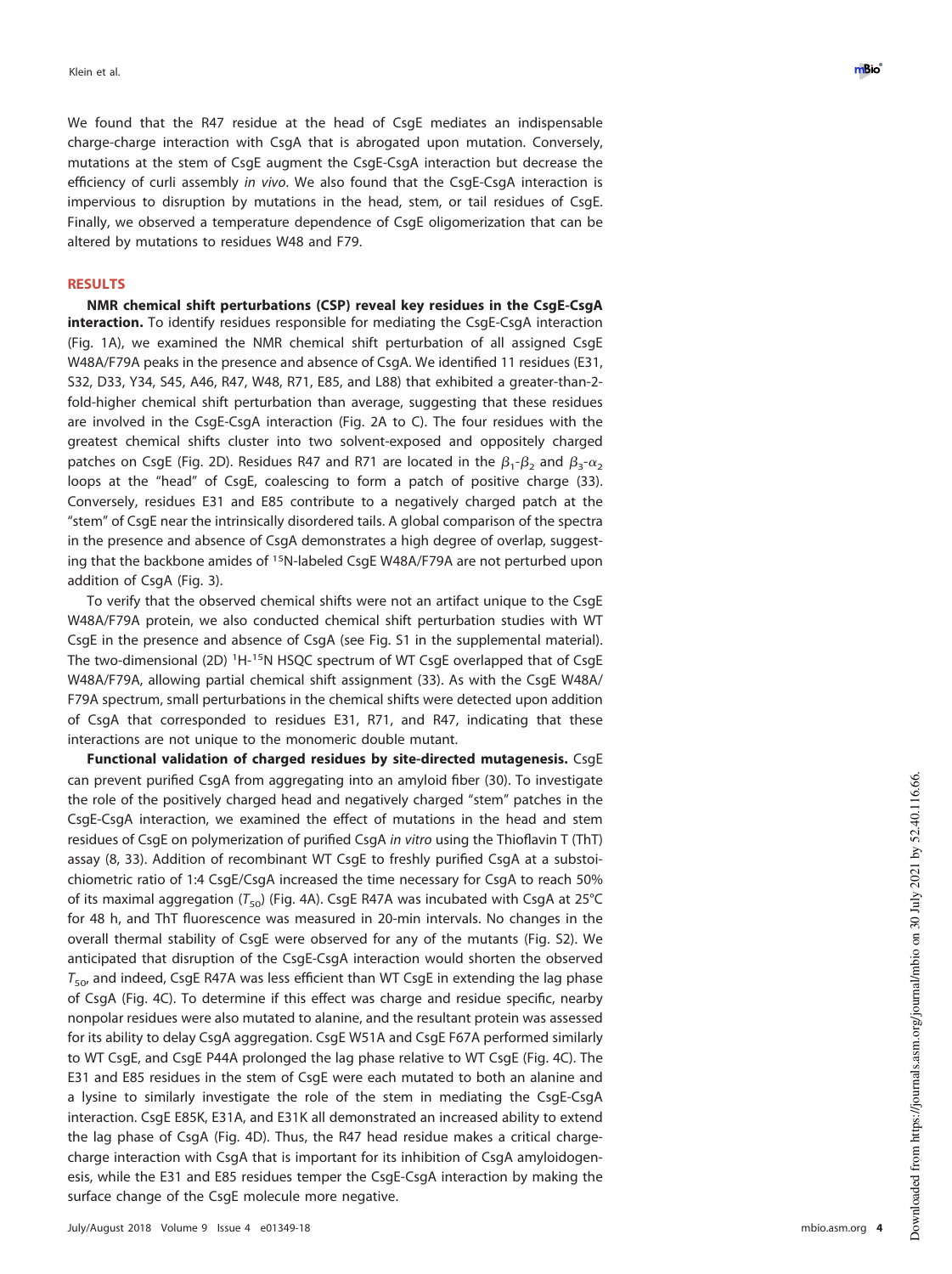

<span id="page-4-0"></span>**FIG 2** Chemical shift perturbations of <sup>15</sup>N-labeled CsgE W48A/F79A by CsgA. (A to C) Chemical shift changes of (A) <sup>15</sup>N and (B) <sup>1</sup>H and (C) the average change of Euclidean distance (in parts-per-million units). (B) Structural mapping of chemical shift perturbations (CSP). Residues E31, (S32 and D33, Y34 and S45, A46 and R47, and A48 and R71), E85, and L88 have relatively high levels of CSP (about 2-fold higher than the average shift levels). These residues form two oppositely charged clusters in the structure: a negatively charged region in the stem of the protein containing residues E31, D33, and E85 and a positively charged region at the head of the protein containing R47 and R71. Positively charged surface regions are colored blue, while negatively charged regions are colored red.

**The CsgE-CsgA interaction is necessary, but not sufficient, for in vivo curli fiber formation.** Because CsgE is required for curli biogenesis in vivo [\(30\)](#page-14-6), we tested the ability of the CsgE head and stem mutants to mediate curli formation by ectopically expressing  $csgE$  mutants in E. coli MC4100  $\Delta csgE$ . Curli expression was quantified from cells grown on solid yeast extract-Casamino Acids (YESCA) agar at 30°C for 40 h. Colonies were isolated, treated with hexafluoroisopropanol (HFIP) to depolymerize curli fibrils, and subject to Western blot analysis to measure total CsgA levels [\(34\)](#page-14-10). The total levels of CsgA detected in MC4100  $\Delta \text{csg}E$  mutants were decreased 4-fold relative to those detected in WT MC4100 cells, demonstrating that CsgA was not accumulated at high levels in the periplasm [\(Fig. 5\)](#page-7-0). Mutation of positively charged head residue R47 (CsgE R47E) or hydrophobic residue W51 (CsgE W51A) reduced detectable CsgA levels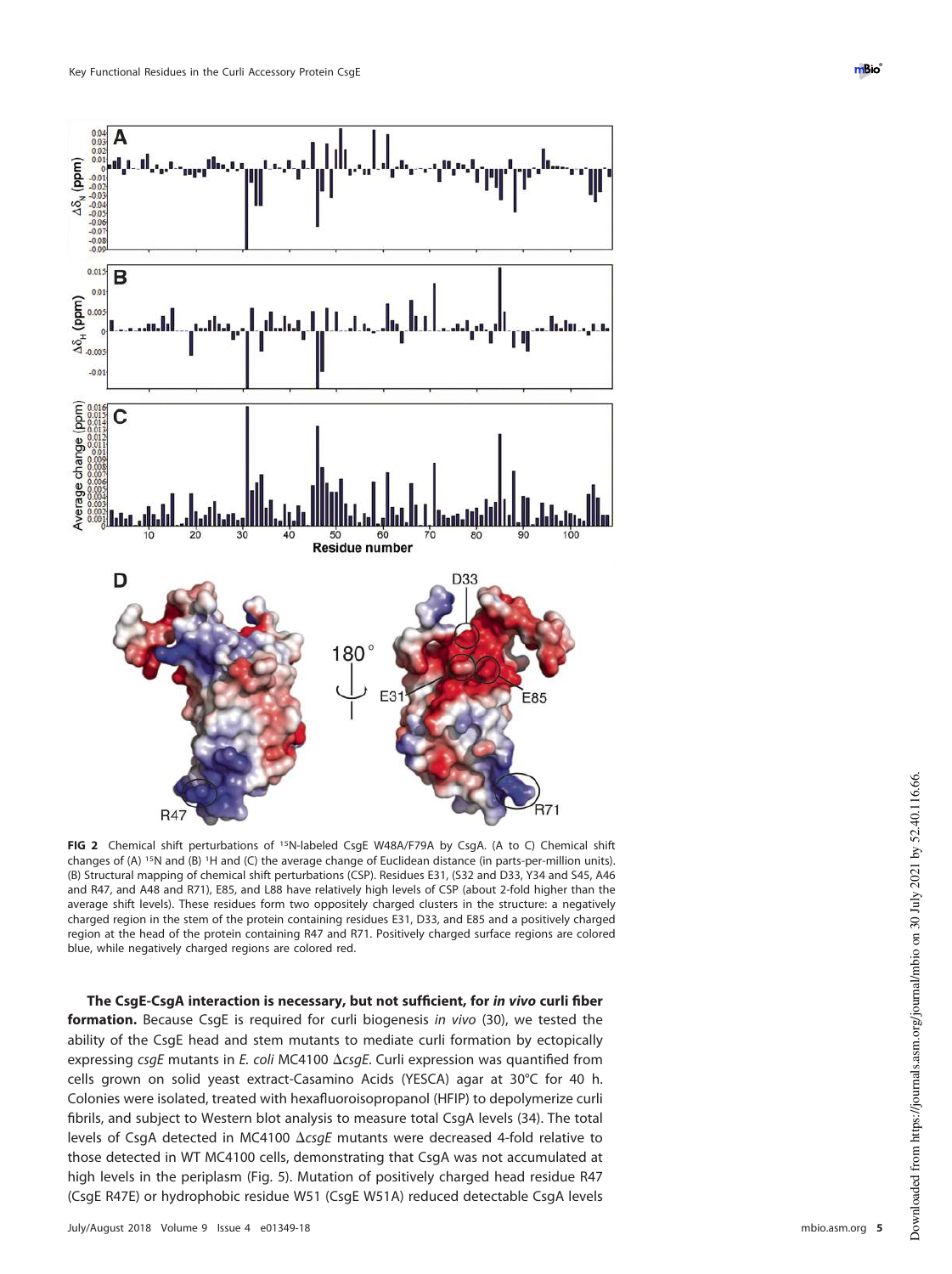Klein et al. **De verste staat het de verste van de verste van de verste van de verste van de verste van de verste van de verste van de verste van de verste van de verste van de verste van de verste van de verste van de ver** 



<span id="page-5-0"></span>**FIG 3** The presence of CsgA has little effect on the backbone amide residues of CsgE. The figure presents overlaid images of <sup>1</sup>H-<sup>15</sup>N HSQC spectra of <sup>15</sup>N-labeled CsgE W48A/F79A (80  $\mu$ M) incubated in the presence (red) and absence (blue) of unlabeled CsgA (80  $\mu$ M) for 24 h. The green boxes illustrate a few residues (such as E31, D33, R71, A46, and E85) with relatively higher chemical shift perturbations than others upon the addition of CsgA.

to those seen with a  $csgE$  null mutation, indicating a complete loss of CsgE function during curli biogenesis [\(Fig. 5\)](#page-7-0). CsgE P44A also showed reduced CsgA levels relative to WT CsgE but not to the same degree as a  $\Delta c s g E$  mutant. Similarly, the ectopic expression of each of the CsgE E31A, CsgE E85A, CsgE E31K, and CsgE E85K mutants facilitated less curli production than WT CsgE [\(Fig. 5\)](#page-7-0). The monodisperse double mutant, CsgE W48A/F79A, was able to fully complement curli biogenesis in a  $\Delta c s g E$ background [\(Fig. 5\)](#page-7-0).

**The CsgE-CsgG interaction is impervious to disruption by a single point mutation.** Overexpression of CsgG in E. coli has been shown to lead to toxicity in the presence of bile salts [\(23\)](#page-14-0). Coexpression of CsgE rescues this toxicity, suggesting that CsgE is able to gate the CsgG channel [\(20,](#page-13-19) [23\)](#page-14-0). Thus, we used a bile salt sensitivity assay to probe the CsgE-CsgG interaction, hypothesizing that CsgE mutants with a disrupted CsgE-CsgG interaction would be unable to rescue E. coli overexpressing CsgG from bile salt-induced toxicity. The negatively charged tail residues in CsgE (E3, E5, D102, and D106) were mutated to alanine or lysine, and the mutants were expressed in E. coli MC4100  $\Delta c$ sg cells along with csgG in the presence of bile salts. In addition, the mutations in the head and stem which affected the CsgE-CsgA interaction were also tested in this assay. All of the mutants were stably expressed (Fig. S3). Serial dilutions of cells harboring these mutations were plated on McConkey agar supplemented with 2% (wt/vol) bile salts, and growth was quantified after 48 h of incubation at 26°C [\(Fig. 6A\)](#page-7-1). We found that all of the mutants tested were able to rescue cells from bile salt sensitivity, suggesting they did not interrupt the CsgE-CsgG interaction required for gating the channel [\(Fig. 6A\)](#page-7-1). However, in the curli biogenesis assay described above, we found that a D102K mutation resulted in a nearly complete loss of curli assembly [\(Fig. 6B\)](#page-7-1) whereas the E5K mutation had no effect.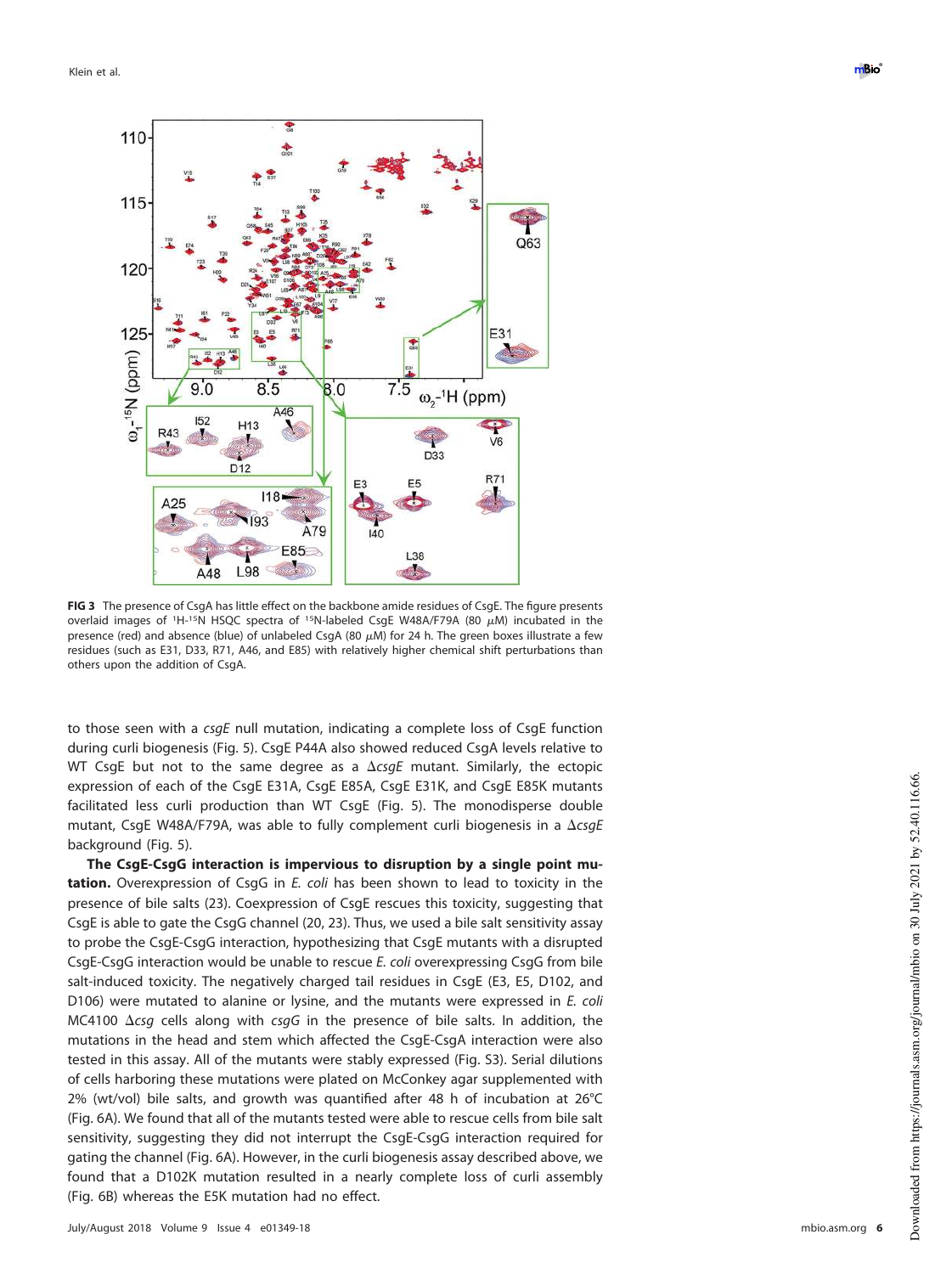

<span id="page-6-0"></span>**FIG 4** Mutation of charged residues differentially affects the CsgE-CsgA interaction. (A) CsgA (20  $\mu$ M) was incubated in the presence (solid line) and absence (dashed line) of CsgE at 25°C. ThT fluorescence was measured every 20 min for 48 h to determine the extent of CsgA fiber polymerization. Consistent with previous reports, the presence of CsgE disrupts the aggregation of CsgA into fibers. (B) Mutations were made to positively charged and nonpolar residues at the head of CsgE and to the negatively charged E31 and E85 residues in the stem. Positively charged residues are colored blue, negatively charged residues are colored red, and uncharged residues are colored green. (C) Time necessary for CsgA to reach 50% of maximal aggregation ( $T_{50}$ ) when incubated with each purified mutant, as measured by Thioflavin T fluorescence. The  $T_{50}$  of CsgA autopolymerization was decreased by over 50% in the CsgE<sup>R47A</sup> variant relative to WT CsgE, while mutation of nearby uncharged residues had a much more subdued effect. (D) Introduction of positively charged residues near the tail of the CsgA molecule increased the  $T_{50}$  of CsgA aggregation.

**CsgE oligomerization is time and temperature dependent.** Previous reports have provided structural and biochemical evidence of CsgE's propensity to adopt a variety of oligomeric forms [\(Fig. 7A\)](#page-8-0) [\(31,](#page-14-7) [33\)](#page-14-9). To understand the influence of key residues on the kinetics of this process, we characterized the effect of point mutations on the oligomerization states of CsgE. Consistent with previous reports, we observed the partitioning of WT CsgE into two distinct peaks on a Superdex 200 10/300 column immediately following initial purification [\(Fig. 7A\)](#page-8-0) [\(33\)](#page-14-9). The two primary species that were present corresponded to monomeric CsgE (>90% by peak area) and a small amount of nonamer. This distribution remained stable for 3 days, with a moderate shift toward the nonameric form occurring in the subsequent 17 days at 4°C.

To understand the variables affecting the dynamic process of CsgE assembly, we conducted additional size exclusion chromatography (SEC) experiments on WT CsgE at different incubation times and temperatures. When incubation was performed at 25°C, the shift to the nonameric species occurred over a much shorter time scale than at 4°C. After 5 h at 25°C, the nonamer peak area was approximately 20% of the monomer peak area, and after 28 h, the nonamer peak area was approximately 40% of the monomer peak area [\(Fig. 7B\)](#page-8-0). At 37°C, the monomeric peak loses  $>65%$  of its area within 1 h of incubation. The oligomeric species formed during this time included both a nonameric species and other larger oligomers [\(Fig. 7C](#page-8-0) and [D\)](#page-8-0).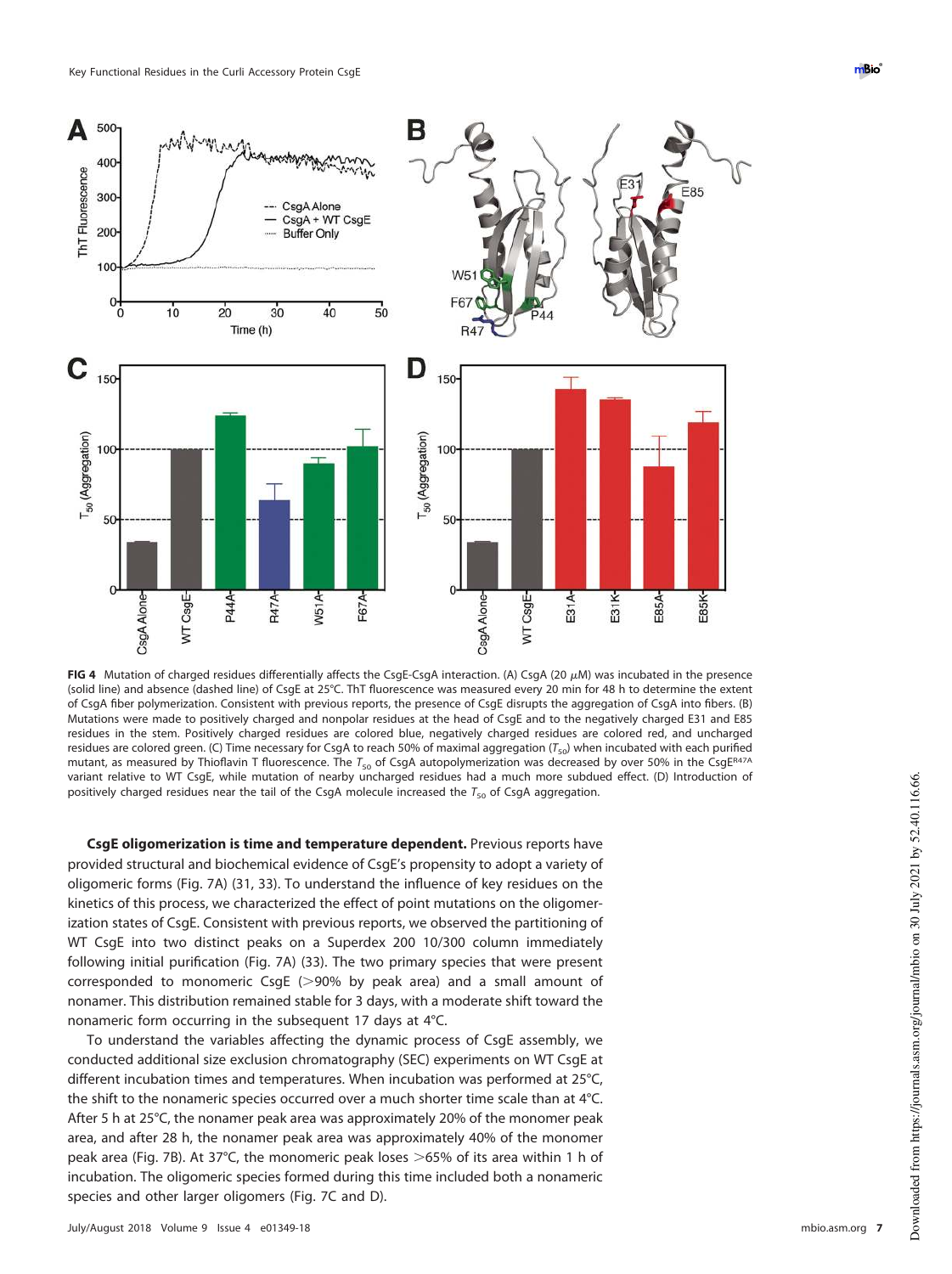

<span id="page-7-0"></span>**FIG 5** Quantification of curli fiber formation on the bacterial surface. Curli fiber formation was measured by Western blotting densitometry following treatment of cells with hexafluoroisopropanol (HFIP) to depolymerize curli fibrils.

Tracing of WT CsgE by size exclusion chromatography coupled to multiangle light scattering (SEC-MALS) revealed four distinct species: two forms of monomer; a small oligomer; and high-molecular-weight oligomers and aggregates (Fig. S4A). Partitioning of the monomer peak into monomeric and nonameric species was observed when it was rerun over a size exclusion column [\(Fig. 7A\)](#page-8-0). In contrast, CsgE W48A/F79A appeared to monodisperse on SEC and ran as a single monomeric band on a native-PAGE gel. The SEC-MALS tracing revealed a single dominant peak with a calculated molecular weight of 14.5 kDa (Fig. S4B). To parse the individual contributions of W48 and F79 to the temperature-dependent oligomerization of CsgE, the CsgE W48A and CsgE F79A mutants were analyzed via SEC and native-PAGE. Both CsgE W48A and CsgE F79A appeared monomeric by SEC, although they were differentially retained on the column relative to both WT CsgE and the molecular weight standards [\(33\)](#page-14-9) [\(Fig. 8A\)](#page-9-0). On native PAGE gels, purified WT CsgE appeared primarily nonameric at 4°C and 25°C with a shift to high-molecular-weight oligomers at 37°C [\(Fig. 8B\)](#page-9-0). CsgE W48A/F79A was monomeric at all temperatures and time points tested [\(Fig. 8C\)](#page-9-0). Following short incubation times



<span id="page-7-1"></span>**FIG 6** Mutation of negatively charged residues in the intrinsically disordered "tails" of CsgE does not abrogate the CsgE-CsgG interaction. (A) MC4100  $\Delta$ csg cells overexpressing CsgG from pMC1 were complemented with pTRC99a encoding WT and mutant CsgE. Each variant tested, including negatively charged residues in the N- and C-terminal IDRs, were able to rescue cells from CsgG-mediated toxicity.  $*$ ,  $P$  < 0.05;  $***$ ,  $P$  < 0.001; N.S., not significant. (B) CsgE D102K, but not CsgE E3K, blocks curli assembly on the outer membrane of the cell.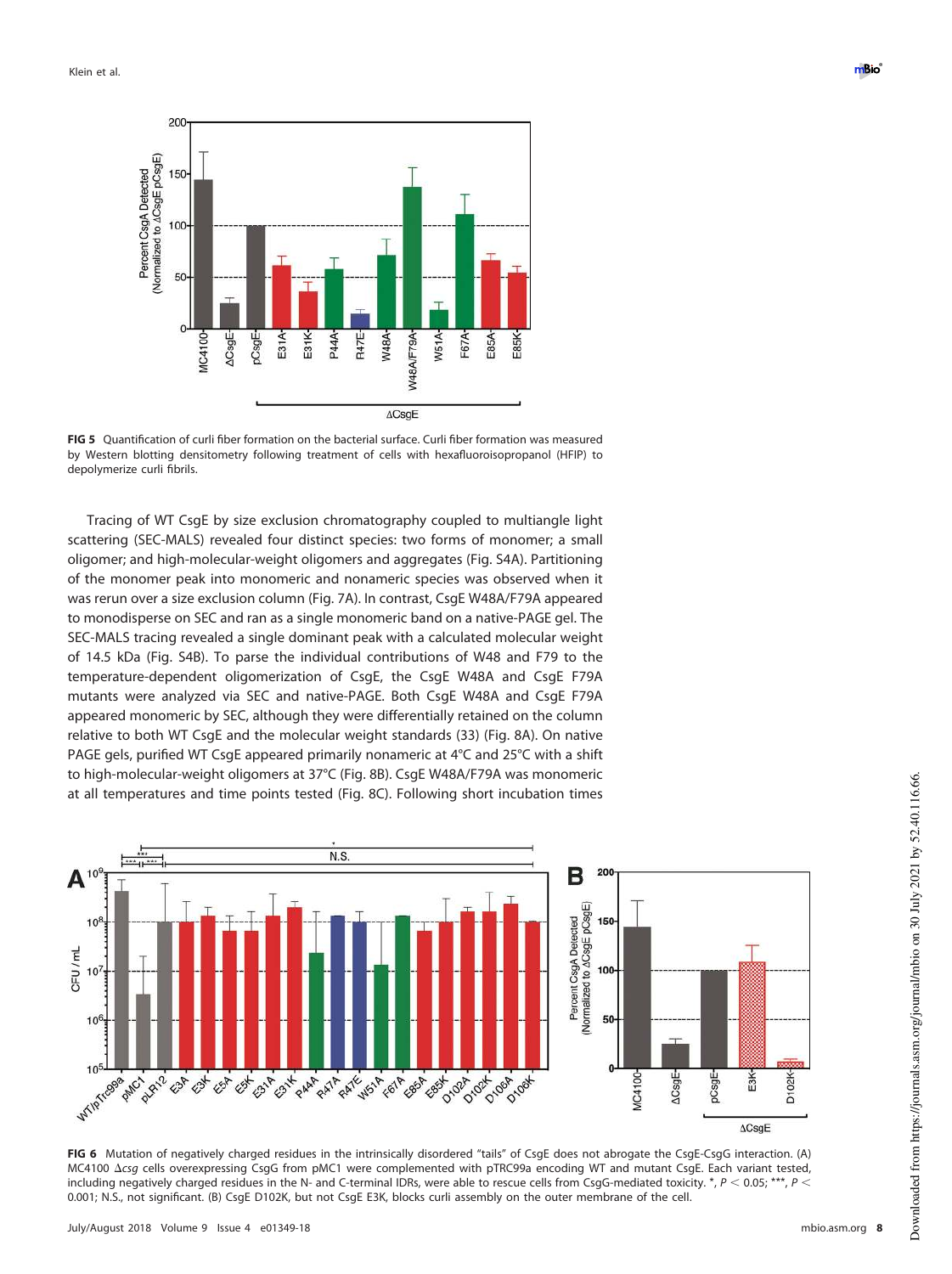

<span id="page-8-0"></span>**FIG 7** Temperature- and time-dependent oligomerization of CsgE monitored by size exclusion chromatography (SEC). (A to C) Representative results of purified CsgE (20  $\mu$ M) incubated as a function of time are shown for three temperatures: 4°C (A), 25°C (B), and 37°C (C). (D) Relative distribution of each species at 25°C and 37°C as a function of time. HMW, high molecular weight.

at 4°C and 25°C, CsgE W48A segregated into two bands corresponding to the monomer and nonamer, with the monomeric species disappearing after 24 h at 25°C [\(Fig. 8D\)](#page-9-0). At 37°C, higher-molecular-weight species began to appear after 5 h and dominated the distribution [\(Fig. 8D\)](#page-9-0). In contrast, CsgE F79A was comparatively more heterogeneous at 4°C and 25°C and demonstrated a pronounced shift to high-molecular-weight aggregates after only an hour of incubation at 37°C [\(Fig. 8E\)](#page-9-0). Thus, both W48 and F79 contributed to the oligomerization of CsgE at 4°C and 25°C but W48 drove the formation of the high-molecular-weight CsgE species at 37°C.

**Key residues for CsgE function are subject to selection within the E. coli species.** To better understand the evolution of the csgE gene throughout all bacterial phyla, we examined the sequences of CsgE homologues in the EMBL-EBI database with an E value of  $\leq 10^{-10}$ . A total of 397 CsgE amino acid sequences representing 3,388 nucleotide sequences were aligned using the multiple-sequence alignment based on fast Fourier transform (MAFFT) FFT-NS-I  $\times$ 2 algorithm [\(35\)](#page-14-11). Overall pairwise identity for this sequence set was 58.7%, with an overall pairwise similarity of 72.2%. Pairwise identity by residue is indicated by the height of the bars in [Fig. 9A](#page-10-0) and is mapped onto the CsgE structure in [Fig. 9B.](#page-10-0) These findings reveal a cluster of conservation near the head of CsgE, as well as select residues in the negatively charged, intrinsically disordered tails. Of note, R43 and R47 have pairwise identities of 96% and 100%, respectively, while each of residues E3, E5, D102, D106, and D107 within the intrinsically disordered tails has a pairwise identity of  $>85\%$  [\(Fig. 9A\)](#page-10-0). This supports our data indicating that the concentration of the positive charge at the head of CsgE and the concentration of the negative charge in the tail regions of CsgE contribute to CsgE function. We also find that each of the E31 and E85 stem residues has a pairwise identity of 35%, suggesting that the CsgE protein is more tolerant of variation at these residues.

To examine the selective pressures acting upon the csgE gene within the E. coli species, we obtained the nucleotide sequences for 1,985 csqE homologues across all E. coli genomes in the EMBL-EBI Bacterial Genomes database. A total of 41 unique amino acid sequences remained following removal of identical sequences. The mature amino acid sequences demonstrated an overall pairwise identity of 91.3% and an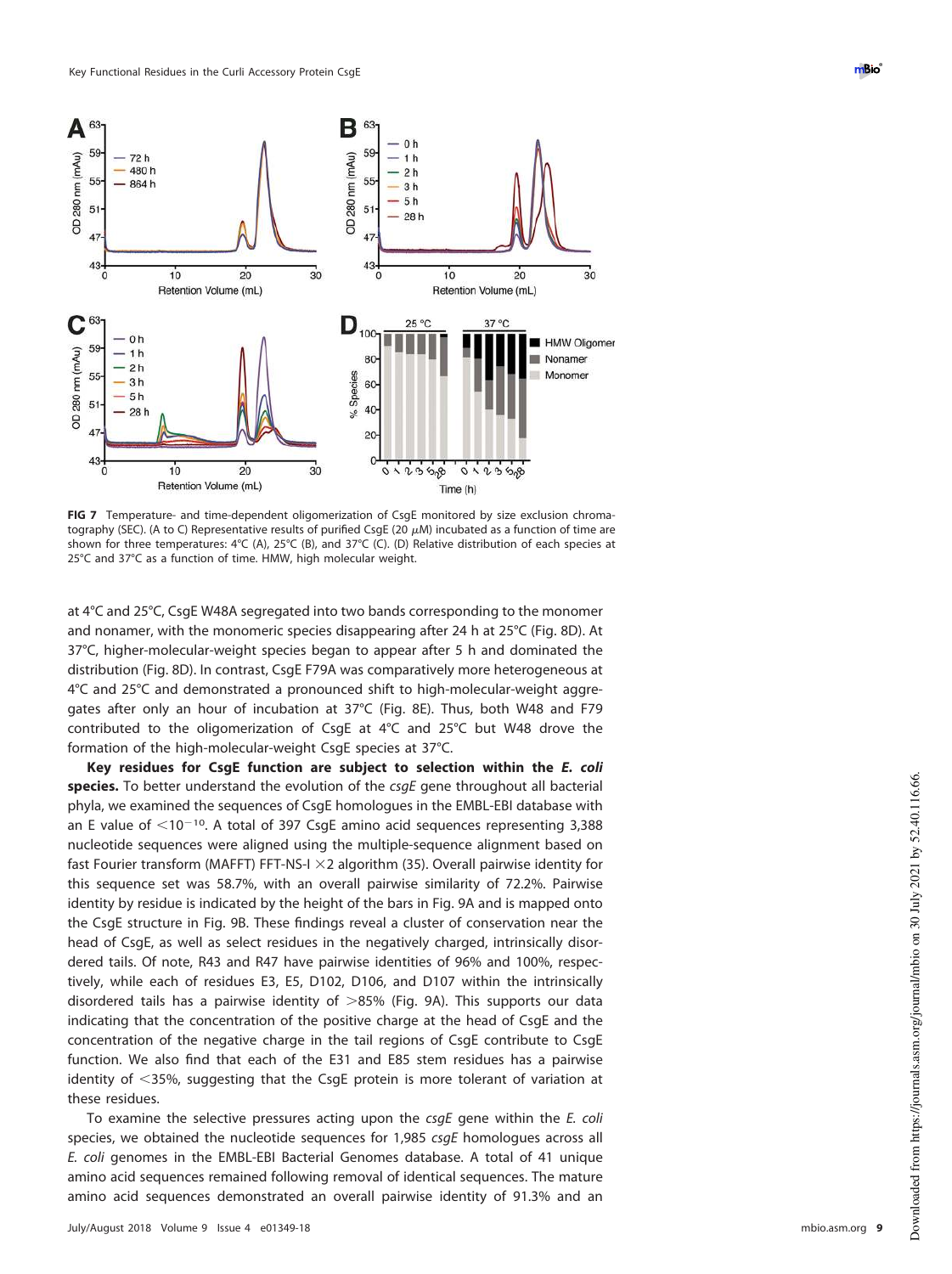

<span id="page-9-0"></span>**FIG 8** Mutations to aromatic head residues alter CsgE oligomerization kinetics. (A) Despite the observed shifts on the native-PAGE gel, both the single and double mutants appear as monomers on a Superdex 200 10/300 column. (B) Native-PAGE analysis demonstrates that WT CsgE is primarily present as a nonamer at 4°C and 25°C, but begins to form higher-molecular-weight oligomers following incubation at 37°C. (C) CsgE W48A/W79A remains exclusively monomeric at all temperatures and incubation times tested. (D) CsgE F79A is present as both a monomer and nonamer at 25°C, with a pronounced shift to higher oligomers at 37°C. (E) W48A remains a mixture of monomers and nonamers during short incubation times at 25°C and 37°C, with the emergence of the higher-molecular-weight species only occurring after prolonged incubation at 37°C.

overall pairwise similarity of 93.3%. The ratio of synonymous to nonsynonymous mutations (dS/dN) was examined to better identify the selection pressures acting on each residue within the csgE gene. Negative/purifying selection was found at 27 sites with a Bonferroni-corrected  $P$  value of less than 0.05 (indicated by dark blue in [Fig. 9A\)](#page-10-0). Nine additional sites were identified with a Bonferroni-corrected P value of between 0.05 and 0.1 (indicated by light blue in [Fig. 9A\)](#page-10-0). No sites of positive selection were identified. While the majority of the negatively selected residues faced inward to contribute to the core fold of CsgE, R47 and R43 were surface exposed and subjected to strong purifying selection [\(Fig. 9B\)](#page-10-0). Conversely, E31 and E85 were not subjected to selective pressure, again indicating that some variability in these residues is tolerated.

### **DISCUSSION**

CsgE is a periplasmic curli assembly protein required for the transport of amyloidogenic CsgA to the CsgG pore [\(31\)](#page-14-7). The NMR structure of a stable CsgE W48A/F79A mutant reveals a three-stranded anti-parallel  $\beta$ -sheet core flanked by three  $\alpha$ -helices [\(33\)](#page-14-9). In this study, we used NMR chemical shift perturbation to identify residues that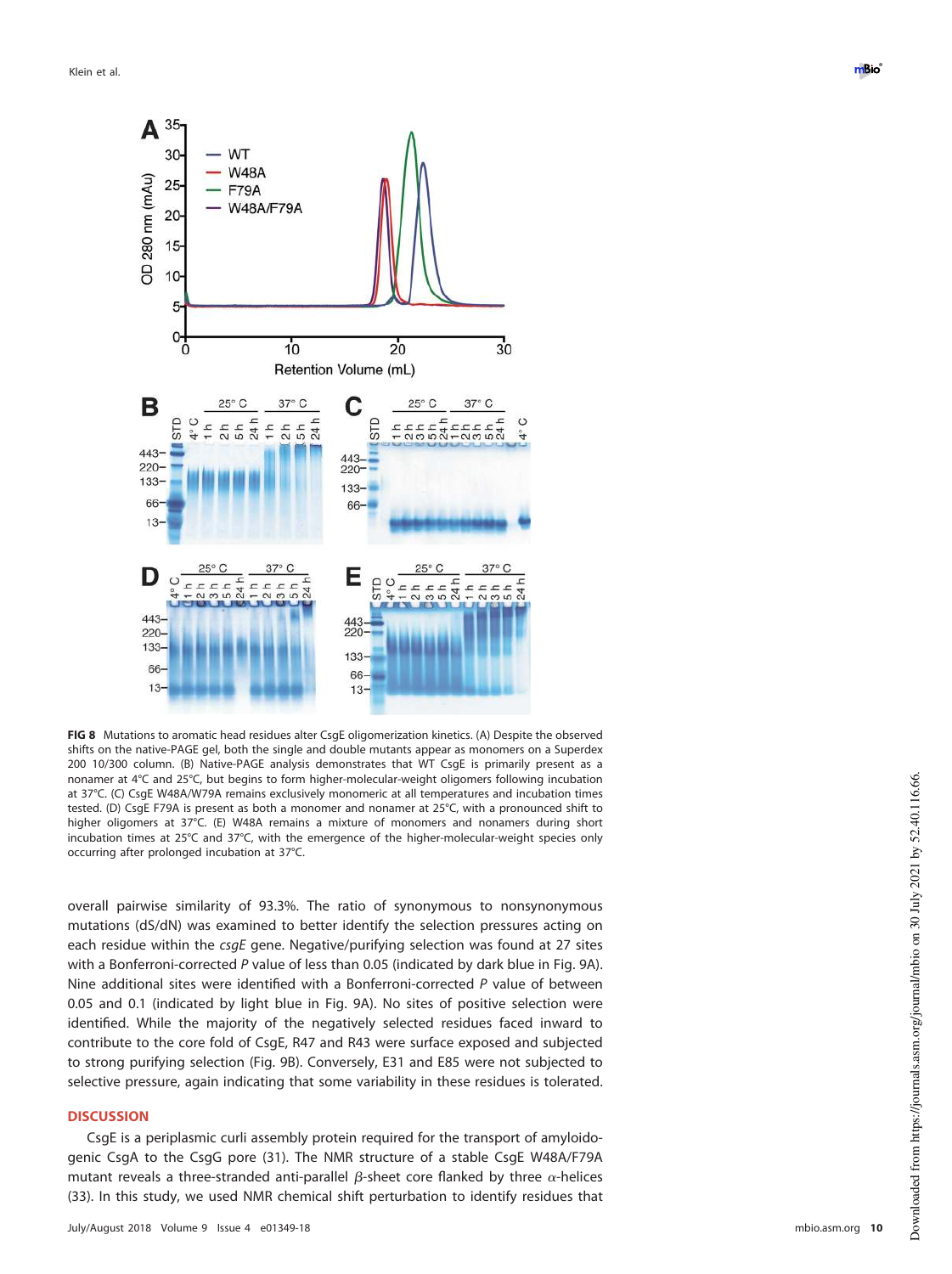

<span id="page-10-0"></span>FIG 9 Residues throughout the CsgE molecule are subject to variable selection pressures. (A) Residues subject to negative selection occur preferentially on the core and at the head of the CsgE protein. Bars shown in dark blue correspond to strong purifying selection ( $P < 0.05$ ), while bars shown in light blue correspond to 0.10  $>P$   $>$  0.05. (B) Residues that are more conserved across Gram-negative bacterial species are shown in red, while residues that are less conserved are shown in blue.

participate in the CsgE-CsgA and CsgE-CsgG interactions. The roles of these residues were validated using in vitro and in vivo assays of CsgE function. We identified a region of positive charge formed by the confluence of the  $\beta_1$ - $\beta_2$  and  $\beta_3$ - $\alpha_2$  loops at the head of CsgE that plays a key role in the CsgE-CsgA interaction and is required for curli assembly [\(Fig. 4C](#page-6-0) and [5\)](#page-7-0). The identity of residue E31 in the  $\alpha_1$ - $\beta_1$  loop and of residue E85 in  $\alpha_{\text{3}}$  in the stem of CsgE modulates the ability of CsgE to prevent CsgA aggregation in vitro and to assemble curli fibers in vivo [\(Fig. 4D](#page-6-0) and [5\)](#page-7-0). Residue D102 in the negatively charged C-terminal tail of CsgE contributes to curli assembly without disrupting the CsgE-CsgG interaction [\(Fig. 6\)](#page-7-1).

The finding that charge-charge interactions underlie interactions within amyloidogenic proteins is consistent with existing literature [\(20,](#page-13-19) [36\)](#page-14-12). During curli biogenesis, the periplasmic CsgC chaperone is known to prevent inappropriate periplasmic CsgA polymerization through a series of electrostatic interactions, instead targeting CsgA for degradation in the event of disrupted subunit secretion [\(22\)](#page-13-21). Computational and in vitro analyses of charged amino acids in amyloid beta have revealed the importance of electrostatic interactions in oligomerization outside the curli system [\(36\)](#page-14-12). We demonstrated that the CsgE R47A head mutant showed a marked decrease in its ability to protect CsgA from aggregation and that disruption of the R47 residue abrogated the ability of CsgE to assemble curli fibers without affecting degradation of CsgA in the periplasm [\(Fig. 4A](#page-6-0) and [5\)](#page-7-0). Coupled with the invariance of this residue across all Gram-negative bacterial species, these data suggest that a specific charge-charge interaction occurs between the head of CsgE and CsgA. This finding supports the "head-centric" model of complex formation in which the positively charged head groups of CsgE coalesce in the center of the nonameric cap to bind CsgA and facilitate its transport to the CsgG pore.

NMR perturbation of the CsgE chemical shifts in the presence of CsgA also revealed a novel charge-charge interaction between the stem of CsgE and CsgA [\(Fig. 2\)](#page-4-0). Introduction of the CsgE E31K and CsgE E85K mutations resulted in a 60% reduction in curli fiber assembly despite an augmented ability to delay the lag phase of CsgA polymerization [\(Fig. 4D](#page-6-0) and [5\)](#page-7-0). These findings suggest that the surface charge in the stem of CsgE controls the balance between CsgA association and dissociation, and the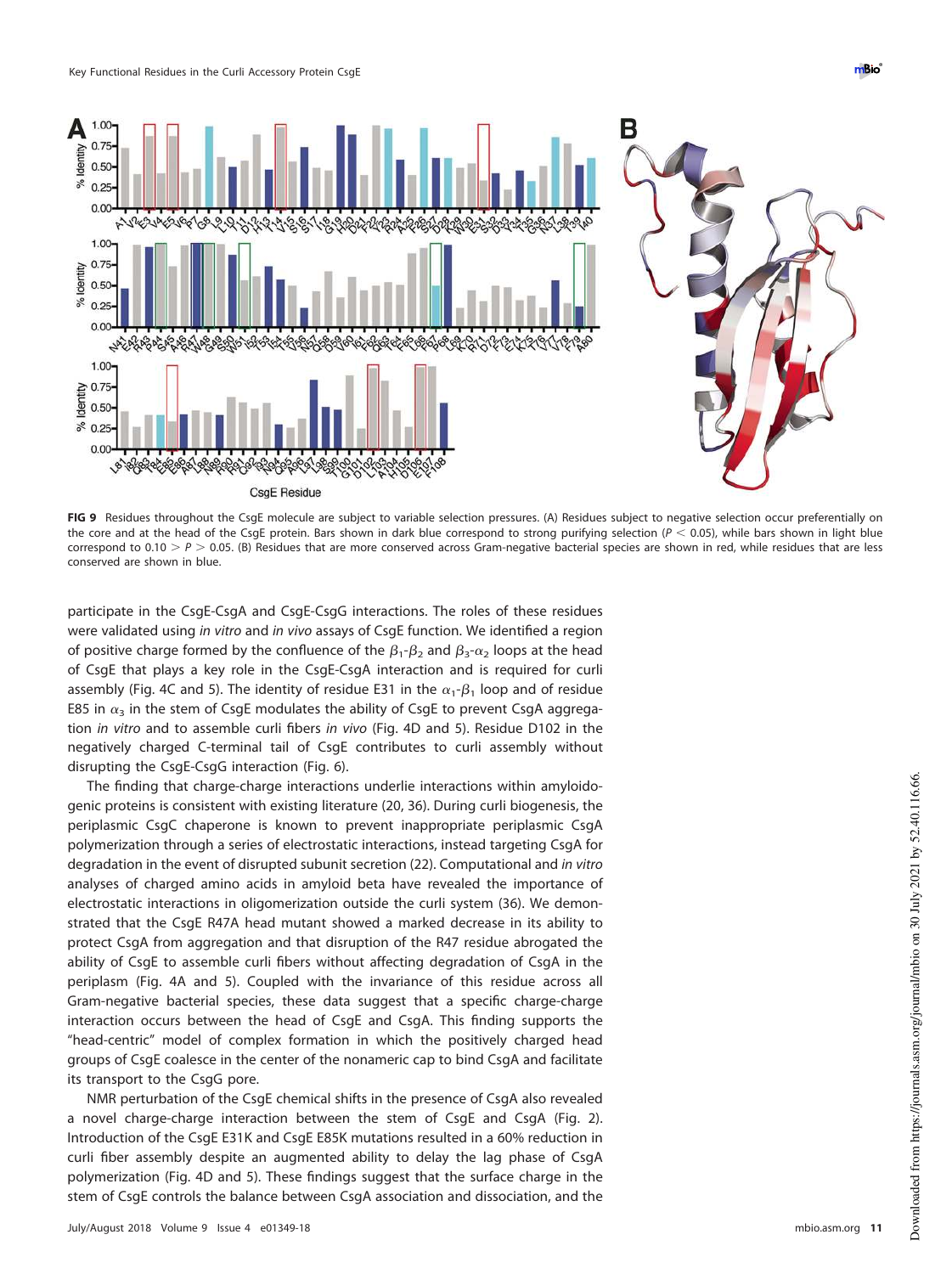low degree of conservation at residues 31 and 85 suggests that CsgE can tolerate substitutions at those positions.

CsgE harboring mutations in the head, stem, and tail regions retained the ability to block passage of small molecules through the CsgG pore [\(Fig. 6\)](#page-7-1). The persistence of this interaction despite disruption of charged residues is consistent with a previous report that mutations disrupting the formation of the nonameric CsgE cap in vitro were still able to complement curli biogenesis in vivo [\(33\)](#page-14-9). In this study, we demonstrated that CsgE W48A/F79A is unable to form nonameric and high-molecular-weight species in a temperature-dependent manner in vitro. We also demonstrated that the W48A and F79A mutations individually shift the CsgE population to the monomeric species. The persistence of in vivo curli assembly despite an observed attenuation of in vitro oligomerization with CsgE W48A/F79A suggests that curli biogenesis may be affected by the presence of other curli proteins or periplasmic factors that are not present in vitro .

In sum, these data demonstrate that positively charged residues in the "head" of CsgE mediate specific charge-charge interactions with CsgA, supporting the headcentric cryo-EM fitting model described previously [\(30\)](#page-14-6). We also found that negatively charged stem residues modulated CsgE binding to CsgA, possibly to maintain a finely tuned equilibrium that promotes CsgA transport and secretion. This balance of specific and nonspecific charge-charge interactions presents a stark contrast to known protein cages such as the GroEL/GroES chaperonin and ABC toxin complexes. In these systems, the oligomeric cages recognize hydrophobic residues within a broad array of client proteins prior to encapsulation to facilitate their sequestration and promote protein folding [\(37](#page-14-13)[–](#page-14-14)[39\)](#page-14-15). The insights into the structural basis of CsgE function enhance our mechanistic understanding of bacterial amyloid assembly during biofilm formation and provide insight into a mechanism of protein recognition distinct from those currently known to occur in the bacterial periplasm.

# **MATERIALS AND METHODS**

Strains and plasmids. 6×-His-tagged CsgE expression constructs containing single amino acid substitutions were generated in plasmid pNH27 (MC4100 CsgE in pTRC99a) using the QuikChange protocol [\(30,](#page-14-6) [40\)](#page-14-16) and were transformed into E. coli C600. For in vivo curli biogenesis studies, WT CsgE from E. coli MC4100 was cloned into pTRC99a encoding the pBR322 origin of replication. Mutations were generated using a QuikChange system. For bile salt sensitivity studies, mutations in CsgE were made in pTRC99a encoding CsgE and CsgG (pLR12) using the QuikChange protocol. Plasmids harboring mutations were transformed into MC4100  $\Delta c s g E$  (LSR11) cells [\(24\)](#page-14-1). 6×-His-tagged CsgA lacking the 20-residue N-terminal signal sequence was expressed in the cytoplasm of NEBC2566 cells containing the pET11dderived pNH11 plasmid [\(34\)](#page-14-10).

**NMR spectroscopy.** <sup>15</sup>N-labeled CsgE for use in NMR spectroscopy was generated as previously described using M9 minimal medium containing 1 g/liter of [15N]ammonium sulfate [\(33\)](#page-14-9). Deuterium oxide (D<sub>2</sub>O) and [<sup>15</sup>N]ammonium sulfate were obtained from Cambridge Isotope Laboratories. CsgE (WT or W48A/F79A) (80  $\mu$ M) was incubated in the presence or absence of 80  $\mu$ M unlabeled CsgA for 24 h. NMR spectra were collected on a Bruker Avance III 600-MHz spectrometer equipped with a cryogenic triple-resonance probe. The proton chemical shifts were internally referenced to 2,2-dimethyl-2 silapentane-5-sulfonic acid (DSS), and the chemical shifts of <sup>15</sup>N were referenced indirectly to DSS using the absolute frequency ratios. All NMR data were processed using Bruker TopSpin 3.2. The chemical shift perturbations (CSP) were analyzed using the program NMRFAM-SPARKY [\(32\)](#page-14-8). The average Euclidean

distance change was calculated as  $\sqrt{\frac{1}{2}[\delta_H^2 + (\alpha \cdot \delta_N^2)]}$ , where  $\delta_H$  and  $\delta_N$  represent the absolute chemical  $\frac{1}{2}$ shifts of <sup>1</sup>H and <sup>15</sup>N, respectively, and the scale factor ( $\alpha$ ) is 0.14.

**Thioflavin T assays.** ThT CsgA polymerization assays were conducted as previously reported [\(8,](#page-13-7) [34\)](#page-14-10). WT CsgE and mutant CsgE were purified from the lysate of E. coli C600 cells containing pNH27 by cobalt affinity chromatography (resin, Goldbio Product catalog no. H310). Following dialysis into 20 mM Tris (pH 8.0), samples were run over an anion exchange column (Mono Q, GE Healthcare) and eluted with an NaCl gradient. Samples were dialyzed into 50 mM KHPO<sub>4</sub> (pH 7.3) and stored at 4°C. CsgA was purified from NEBC2566/pNH11 cells lysed in 50 mM KPi (pH 7.3) supplemented with 8 M guanidine hydrochloride for 24 h. Cellular debris was cleared by centrifugation, and the resulting supernatant was loaded onto a nickel-nitrilotriacetic acid (Ni-NTA) column. CsgA was eluted in 50 mM K<sub>2</sub>HPO<sub>4</sub> (pH 7.3)–125 mM imidazole and filtered through a 4-ml Ultracel 30-kDa-molecular-weight-cutoff (MWCO) Amicon Ultra spin column (Millipore catalog no. YFC803024) to remove aggregates and oligomers. Monomeric CsgA was buffer exchanged into 50 mM K<sub>2</sub>HPO<sub>4</sub> (pH 7.3) using a 5-ml, 7,000-MWCO Zeba spin desalting column (Thermo Scientific catalog no. 89892). The CsgA concentration was determined using the  $A_{280}$ value with a molar extinction coefficient of 11,460  $M^{-1}$  cm<sup>-1</sup>.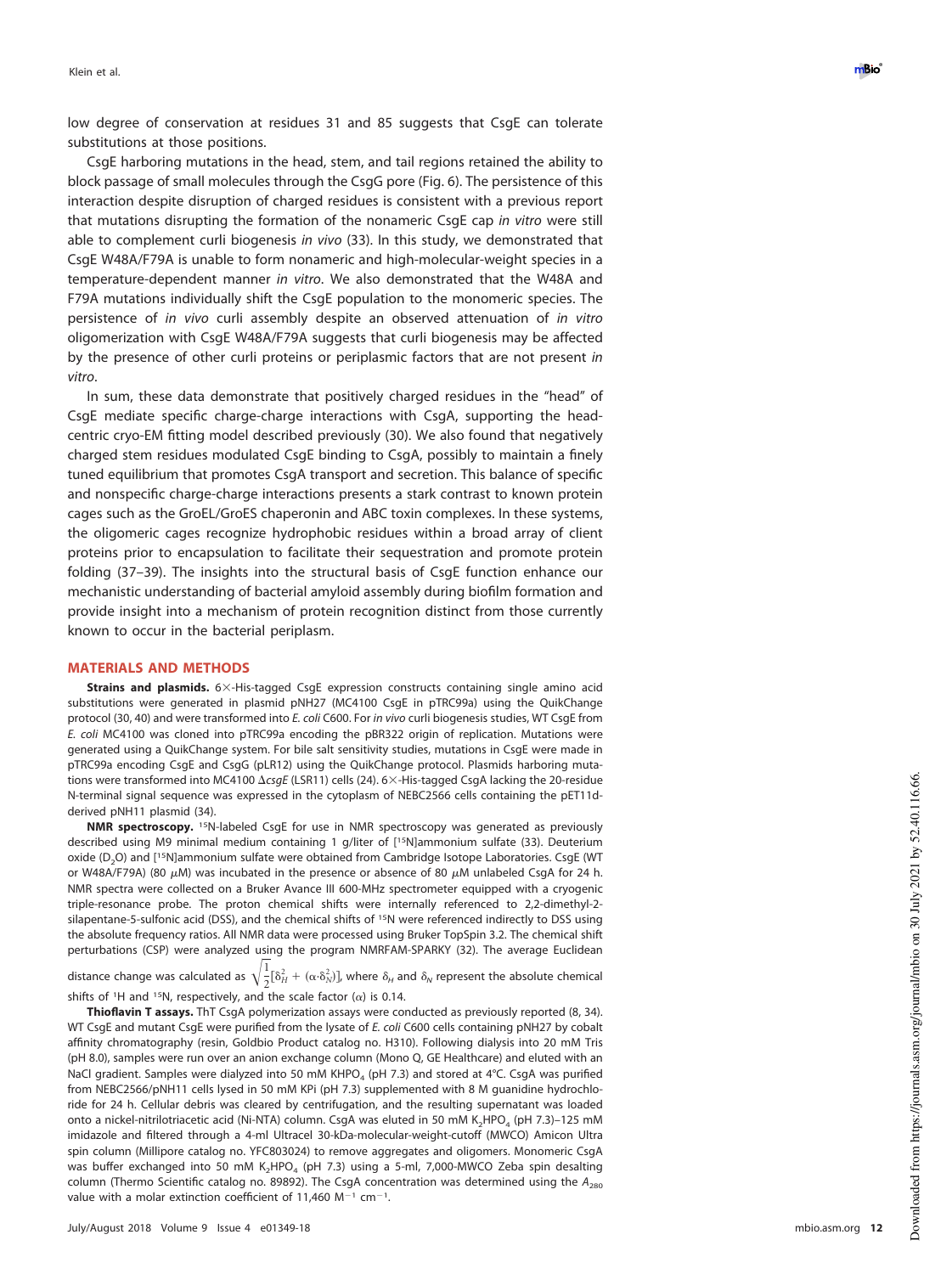Purified CsgA protein was immediately added to the wells of 96-well black polystyrene nonbinding plates (Corning catalog no. 3650) to a final concentration of 20  $\mu$ M. CsgE was added to a final concentration of 5  $\mu$ M, unless otherwise noted. Plates were incubated in a Tecan Infinite 200Pro plate reader for 48 h at 25°C. Reads were taken following 3 s of linear shaking every 20 min. The excitation and emission wavelengths were set to 438 nm and 495 nm, respectively. Values represent the averages and standard deviations of results from three technical replicates.

Quantification of CsgA in curli-expressing cells. MC4100  $\Delta c s g E$  cells complemented with WT or mutant csgE on a pTRC99a plasmid were grown overnight in LB supplemented with 100 µg/ml ampicillin. Each sample (5  $\mu$ l) was spotted into a YESCA agar plate, which was incubated at 30°C for 40 h. Cells were scraped and resuspended in 1 ml of phosphate-buffered saline (PBS). Cell density was normalized using the optical density at 600 (OD<sub>600</sub>). Cells (200  $\mu$ l) at an OD<sub>600</sub> of 1 were pelleted. Cells were then resuspended in 100  $\mu$ l hexafluoro-2-pronanol (HFIP) to depolymerize preformed curli fibers. Samples were then dried in a rotary evaporator and resuspended in 100  $\mu$ l SDS sample buffer (60 mM Tris [pH 6.8], 5% β-mercaptoethanol, 10% glycerol, 3% SDS). Samples were run on a 15% SDS-PAGE gel, transferred to an Immobilon-P<sup>SQ</sup> polyvinylidene difluoride (PVDF) membrane (Millipore catalog no. ISEQ00010), and developed using mouse anti-CsgA antibody. Quantification was performed using densitometry and Quantity One image analysis software. Significance was computed relative to MC4100  $\triangle csgE$  complemented with WT pTRC99a-csqE on the appropriate control plasmid using the Mann-Whitney U test. All studies were conducted with a minimum of three independent replicates.

**Differential scanning fluorimetry.** The thermal stability of CsgE was assessed using differential scanning fluorimetry. Purified CsgE was dialyzed into 50 mM KHPO $_4$  (pH 7.3). In addition to Sypro orange protein gel stain (Sigma catalog no. 5692), each well contained 2 µg of WT or mutant CsgE and buffer with and without 150 mM NaCl added to reach a final volume of 70  $\mu$ l. Samples were heated from 20°C to 100°C in 30-s 0.5°C increments using a Bio-Rad C1000 thermocycler with a CFX96 reverse transcription-PCR (RT-PCR) attachment.

The melting temperature  $(\mathcal{T}_m)$  was determined by fitting the melt curves to Boltzmann's equation  ${y = A_2 + (A_1 - A_2)/[1 + \exp(x - T_m)/dx]}$  [\(41\)](#page-14-17). Reported melting temperatures represent results from an average of three technical replicates.

Bile salt sensitivity assays. MC4100  $\Delta$ csg cells were transformed with pTRC99a containing both WT csgG and WT or mutant csgE in the multiple-cloning site under the control of the lac operon (pLR12). Cells were grown to an OD of 0.1 in LB broth at 37°C with shaking and were pelleted by centrifugation at 6,500 rpm for 10 min. Cells were resuspended in  $1\times$  PBS to an OD of 1, and 3- $\mu$ l volumes of each of eight serial dilutions were plated on McConkey agar plates supplemented with 2% bile salts, 100  $\mu$ g/ml ampicillin, and 0.1 mM IPTG (isopropyl- $\beta$ -D-thiogalactopyranoside). Plates were allowed to dry and then grown for 48 h at 26°C. Colonies were counted to determine OD.

**Native-PAGE and size exclusion chromatography.** CsgE used in SEC and native-PAGE analysis was expressed and purified as previously described [\(33\)](#page-14-9). Briefly, WT CsgE and mutant CsgE were expressed from the pNH27 plasmid and subjected to an initial cobalt affinity column. The samples were run over a HiPrep 26/60 Sephacryl S-100 HR column (GE Healthcare) and eluted with 50 mM potassium phosphate–150 mM NaCl (pH 7.4). The peak corresponding to monomeric CsgE was isolated and used for subsequent SEC and native-PAGE experiments. SEC analysis of CsgE oligomerization was performed using a Superdex 200 10/300 column (GE Healthcare) and a flow rate of 0.5 ml/min. The elution buffer was 50 mM potassium phosphate-150 mM NaCl (pH 7.4). The results of SEC analysis performed at different temperatures were slightly shifted in profile and peak intensity. For the comparisons, we show only the results of SEC analysis carried out at room temperature (about 25°C) for CsgE preincubated at different temperatures (4, 25, and 37°C). Some degradation of CsgE was seen after 28 h of incubation at 25°C.

**SEC-MALS.** Oligomerization of CsgE was analyzed by size exclusion chromatography coupled with multiangle light scattering (SEC-MALS). WT CsgE and mutant CsgE were purified using two sequential cobalt affinity columns and dialyzed into 50 mM KHPO<sub>4</sub> (pH 7.3) with and without 150 mM NaCl and concentrated to 2 mg/ml. Protein was injected into a Superdex 200 Increase 10/300 GL column (GE Healthcare catalog no. 28-9909-44) and run at a flow rate of 0.3 ml/min using an Agilent Technologies 1260 Infinity high-performance liquid chromatography (HPLC) system. Light scattering was measured using a Dawn Heleos II multiangle static light scattering detector (Wyatt Technology) coupled to an Optilab T-rEX refractometer (Wyatt Technology). Data were collected and analyzed using ASTRA software.

**Multisequence alignment and selective-pressure analysis.** To determine the evolutionary pressures acting on codons encoding individual amino acid residues within E. coli species and across all taxa of bacteria, a PHMMR (EMBL-EBI) search was conducted against the "Ensembl Genomes Bacteria" database using an E value cutoff of 1.0e 10. Nucleotide sequences were downloaded into two separate bins: one containing all CsgE homologues and one containing homologues found exclusively in E. coli.

For the E. coli-only search, 2,002/2,003 hits were downloaded from the EMBL-EBI database and loaded into Geneious R10 [\(42\)](#page-14-18). Duplicate sequences were removed to generate a list of 93 unique E. coli sequences. Sequences with ORFs less than 300 nucleotides in length were then removed to generate a list of 80 sequences. These sequences were then translated into amino acid sequences and aligned using the MAFFT FFT-NS-I  $\times$ 2 algorithm with the BLOSUM62 scoring matrix [\(35,](#page-14-11) [43,](#page-14-19) [44\)](#page-14-20). These amino acid alignments were then translated into codon-based nucleotide alignments using the Pal2Nal webserver [\(45\)](#page-14-21). Recombination analysis was performed using the Genetic Algorithm for Recombination Detection (GARD) method on the DataMonkey webserver [\(46](#page-14-22)[–](#page-14-23)[48\)](#page-14-24). Positive/negative selection analysis was performed using the Fixed Events Likelihood (FEL) algorithm, a GARD-generated phylogenetic tree, and the HKY85 nucleotide evolution model [\(49\)](#page-14-25).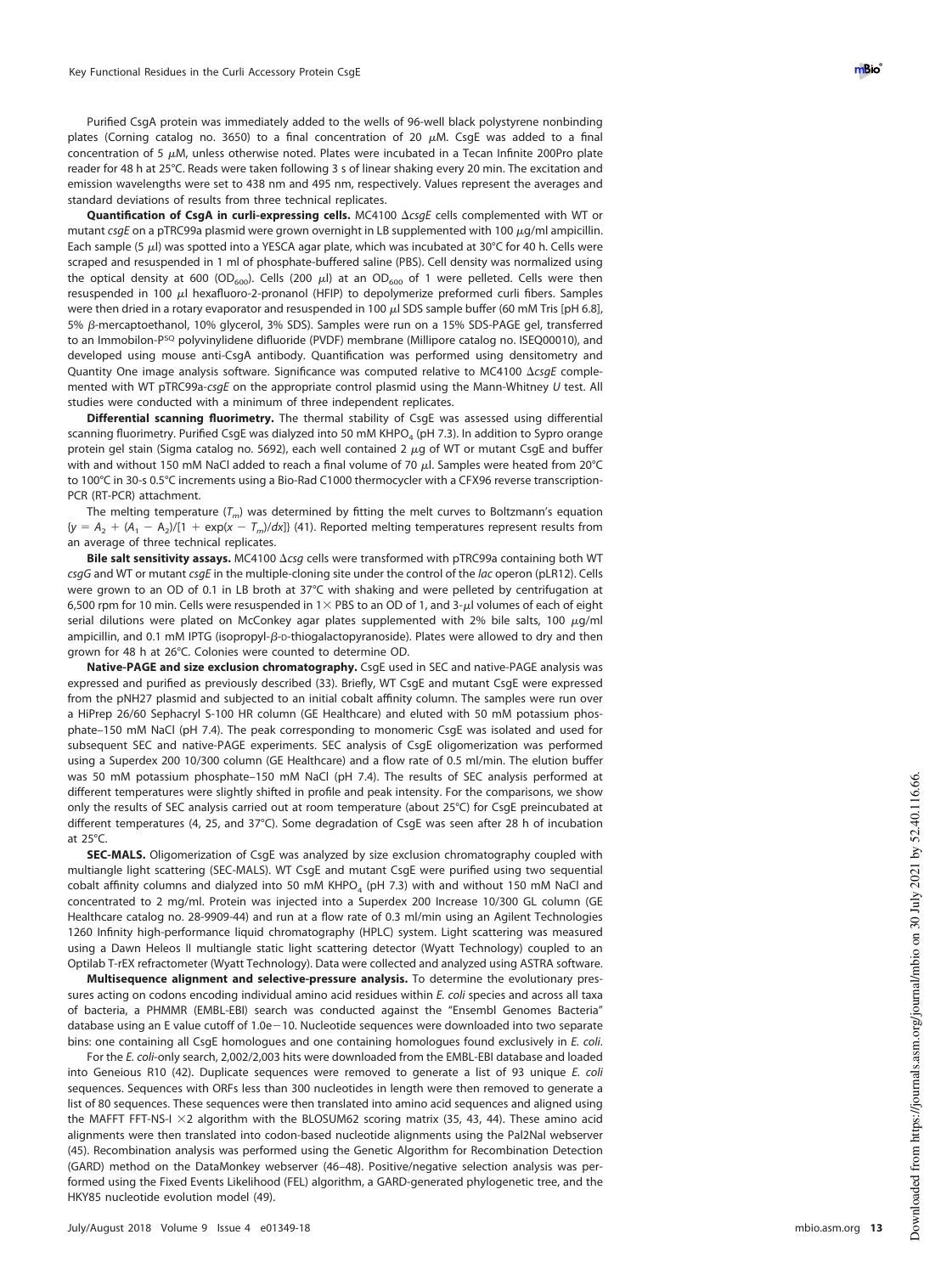Klein et al. **De verste staat het de verste van de verste van de verste van de verste van de verste van de verste van de verste van de verste van de verste van de verste van de verste van de verste van de verste van de ver** 

## **SUPPLEMENTAL MATERIAL**

Supplemental material for this article may be found at https://doi.org/10.1128/mBio .01349-18.

**FIG S1,** TIF file, 0.8 MB. **FIG S2,** PDF file, 0.03 MB. **FIG S3,** PDF file, 0.1 MB. **FIG S4,** PDF file, 0.05 MB.

## **ACKNOWLEDGMENTS**

We thank Nicole Wagner and Michael Gross for helpful discussions on data and experimental design.

This work was funded by a grant from the National Institute of General Medical Sciences (GM118651) and by two grants from the National Institute of Allergy and Infectious Diseases (AI099099 and AI120943). R.D.K. was supported in part by MSTP training grant T32 GM007200.

R.D.K., Z.T.C., N.C.G., and A.J.L.L. generated the strains used in this study. Q.S. and C.F. designed and performed the NMR, SEC, and native-PAGE experiments. R.D.K., N.J., and M.R.C. designed and performed the ThT experiments. Z.T.C. performed the in vivo CsgA quantification experiments. R.D.K., K.N., and M.R.C. designed and performed the bile salt sensitivity assays. R.D.K. designed and performed the genomic analyses and differential scanning fluorimetry (DSF) experiments. R.D.K., C.W., W.W., and G.A. designed and performed the SEC-MALS experiments. R.D.K., Q.S., S.J.H., C.F., and M.R.C. wrote the manuscript with input from all authors.

#### <span id="page-13-0"></span>**REFERENCES**

- 1. Hung C, Zhou Y, Pinkner JS, Dodson KW, Crowley JR, Heuser J, Chapman MR, Hadjifrangiskou M, Henderson JP, Hultgren SJ. 2013. Escherichia coli biofilms have an organized and complex extracellular matrix structure. mBio 4:e00645-13. https://doi.org/10.1128/mBio.00645-13.
- <span id="page-13-1"></span>2. Hall-Stoodley L, Costerton JW, Stoodley P. 2004. Bacterial biofilms: from the natural environment to infectious diseases. Nat Rev Microbiol 2:95–108. https://doi.org/10.1038/nrmicro821.
- <span id="page-13-3"></span><span id="page-13-2"></span>3. Khabbaz RF, Moseley RR, Steiner RJ, Levitt AM, Bell BP. 2014. Challenges of infectious diseases in the USA. Lancet 384:53– 63. https://doi.org/10 .1016/S0140-6736(14)60890-4.
- <span id="page-13-4"></span>4. Costerton JW, Stewart PS, Greenberg EP. 1999. Bacterial biofilms: a common cause of persistent infections. Science 284:1318 –1322. https:// doi.org/10.1126/science.284.5418.1318.
- <span id="page-13-5"></span>5. Fux CA, Costerton JW, Stewart PS, Stoodley P. 2005. Survival strategies of infectious biofilms. Trends Microbiol 13:34 – 40. https://doi.org/10.1016/ j.tim.2004.11.010.
- <span id="page-13-6"></span>6. Olsén A, Jonsson A, Normark S. 1989. Fibronectin binding mediated by a novel class of surface organelles on Escherichia coli. Nature 338: 652– 655. https://doi.org/10.1038/338652a0.
- 7. Chapman MR, Robinson LS, Pinkner JS, Roth R, Heuser J, Hammar M, Normark S, Hultgren SJ. 2002. Role of Escherichia coli curli operons in directing amyloid fiber formation. Science 295:851-855. https://doi.org/ 10.1126/science.1067484.
- <span id="page-13-8"></span><span id="page-13-7"></span>8. Wang X, Smith DR, Jones JW, Chapman MR. 2007. In vitro polymerization of a functional Escherichia coli amyloid protein. J Biol Chem 282: 3713–3719. https://doi.org/10.1074/jbc.M609228200.
- 9. Solomon EB, Niemira BA, Sapers GM, Annous BA. 2005. Biofilm formation, cellulose production, and curli biosynthesis by Salmonella originating from produce, animal, and clinical sources. J Food Prot 68:906 –912. https://doi.org/10.4315/0362-028X-68.5.906.
- <span id="page-13-10"></span><span id="page-13-9"></span>10. Reichhardt C, Cegelski L. 2014. Solid-state NMR for bacterial biofilms. Mol Phys 112:887– 894. https://doi.org/10.1080/00268976.2013.837983.
- 11. Oppong GO, Rapsinski GJ, Newman TN, Nishimori JH, Biesecker SG, Tükel Ç. 2013. Epithelial cells augment barrier function via activation of the Toll-like receptor 2/phosphatidylinositol 3-kinase pathway upon recognition of Salmonella enterica serovar Typhimurium curli fibrils in the gut. Infect Immun 81:478 – 486. https://doi.org/10.1128/IAI.00453-12.
- <span id="page-13-11"></span>12. Tükel C, Raffatellu M, Humphries AD, Wilson RP, Andrews-Polymenis HL, Gull T, Figueiredo JF, Wong MH, Michelsen KS, Akçelik M, Adams LG, Bäumler AJ. 2005. CsgA is a pathogen-associated molecular pattern of

Salmonella enterica serotype Typhimurium that is recognized by Tolllike receptor 2. Mol Microbiol 58:289 –304. https://doi.org/10.1111/j.1365 -2958.2005.04825.x.

- <span id="page-13-12"></span>13. Duraj-Thatte AM, Praveschotinunt P, Nash TR, Ward FR, Joshi NS. 2018. Modulating bacterial and gut mucosal interactions with engineered biofilm matrix proteins. Sci Rep 8:3475. https://doi.org/10.1038/s41598 -018-21834-8.
- <span id="page-13-14"></span><span id="page-13-13"></span>14. Tay PKR, Nguyen PQ, Joshi NS. 2017. A synthetic circuit for mercury bioremediation using self-assembling functional amyloids. ACS Synth Biol 6:1841–1850. https://doi.org/10.1021/acssynbio.7b00137.
- <span id="page-13-15"></span>15. Taglialegna A, Lasa I, Valle J. 2016. Amyloid structures as biofilm matrix scaffolds. J Bacteriol 198:2579 –2588. https://doi.org/10.1128/JB.00122-16.
- 16. Hammar M, Arnqvist A, Bian Z, Olsén A, Normark S. 1995. Expression of two csg operons is required for production of fibronectin- and Congo red-binding curli polymers in Escherichia coli K-12. Mol Microbiol 18: 661– 670. https://doi.org/10.1111/j.1365-2958.1995.mmi\_18040661.x.
- <span id="page-13-16"></span>17. Loferer H, Hammar M, Normark S. 1997. Availability of the fibre subunit CsgA and the nucleator protein CsgB during assembly of fibronectinbinding curli is limited by the intracellular concentration of the novel lipoprotein CsgG. Mol Microbiol 26:11–23. https://doi.org/10.1046/j.1365 -2958.1997.5231883.x.
- <span id="page-13-18"></span><span id="page-13-17"></span>18. Van Gerven N, Klein RD, Hultgren SJ, Remaut H. 2015. Bacterial amyloid formation: structural insights into curli biogenesis. Trends Microbiol 23:693–706. https://doi.org/10.1016/j.tim.2015.07.010.
- 19. Evans ML, Chorell E, Taylor JD, Åden J, Götheson A, Li F, Koch M, Sefer L, Matthews SJ, Wittung-Stafshede P, Almqvist F, Chapman MR. 2015. The bacterial curli system possesses a potent and selective inhibitor of amyloid formation. Mol Cell 57:445–455. https://doi.org/10.1016/j.molcel .2014.12.025.
- <span id="page-13-19"></span>20. Taylor JD, Zhou Y, Salgado PS, Patwardhan A, McGuffie M, Pape T, Grabe G, Ashman E, Constable SC, Simpson PJ, Lee WC, Cota E, Chapman MR, Matthews SJ. 2011. Atomic resolution insights into curli fiber biogenesis. Structure 19:1307–1316. https://doi.org/10.1016/j.str.2011.05.015.
- <span id="page-13-20"></span>21. Sleutel M, Van den Broeck I, Van Gerven N, Feuillie C, Jonckheere W, Valotteau C, Dufrêne YF, Remaut H. 2017. Nucleation and growth of a bacterial functional amyloid at single-fiber resolution. Nat Chem Biol 13:902–908. https://doi.org/10.1038/nchembio.2413.
- <span id="page-13-21"></span>22. Taylor JD, Hawthorne WJ, Lo J, Dear A, Jain N, Meisl G, Andreasen M, Fletcher C, Koch M, Darvill N, Scull N, Escalera-Maurer A, Sefer L, Wenman R, Lambert S, Jean J, Xu Y, Turner B, Kazarian SG, Chapman MR,